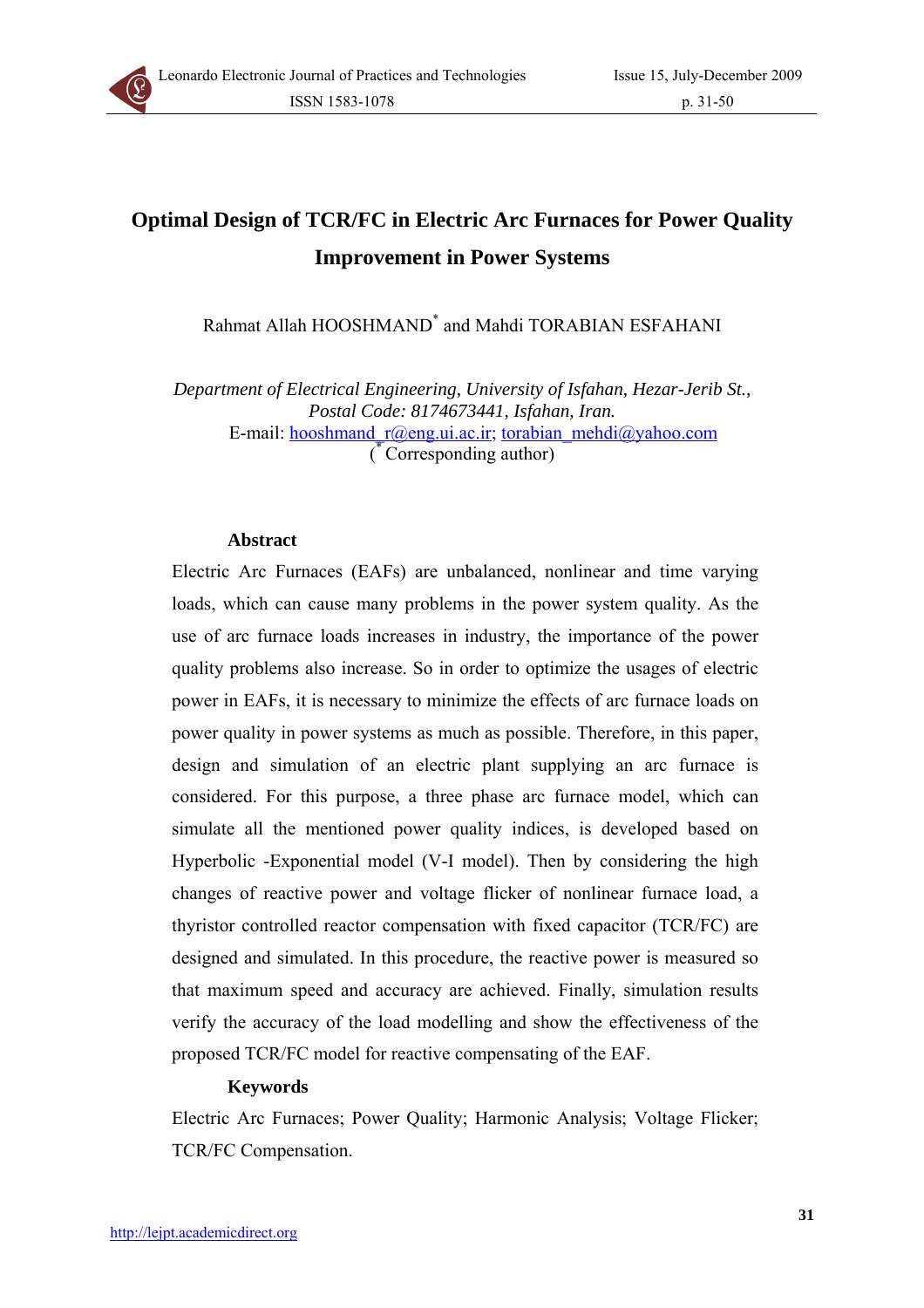## **Introduction**

The EAFs are among the largest electrical loads in power systems. Regarding the fast and heavy deviations of electric power in these loads, the bus voltage of these furnaces is unbalanced and has large oscillations. Moreover, the EAFs cause deteriorating of the power quality, making voltage flicker, unbalancing in voltage and current, and occurring odd and even harmonics in power systems. In order to study in this field and improve the above mentioned factors, exact and complete design of the power system with arc furnaces should be performed.

Therefore it is necessary to find a suitable model for electrical arc furnaces. In this regard, numerous models have been presented to describe the electric arc [1-10]. Some of these models are based on voltage-current characteristic (VIC) method [1-3]. This kind of model is simple and direct and it can satisfy a certain operating condition, and the simplification of VIC is the main factor of accuracy. Harmonic voltage source method in [4- 5] is based on the harmonic study of a certain kind of the arc voltage waveform. The problem is that under this voltage waveform, the arc furnace system doesn't operate at the maximum power transfer condition.

Another group of models is based on the frequency domain that is often used for harmonic analysis of the system [6-7]. The frequency domain solution of nonlinear differential equations depends on the system topology and the operating condition. Some of the other models are based on stochastic characteristics of the EAF which are mainly suitable for voltage flicker analysis [8-9]. Another method for analyzing the arc model in time domain is based on the Cassi-Mayer equation [10]. In this method, Cassi and Mayer equations are used in the cases of the low and high current of the arc, respectively. In these methods, there are some restrictions such as requiring the initial conditions for solving the differential equations.

On the other hand, in relation to using the TCR/FC compensators for reactive power compensating, a limited researches have been done [11-17]. In this regard, in [11-14], only the TCR compensators analysis and its dynamic investigations have been performed, and nothing has been mentioned about its control. Also the operation mechanisms of the TCR and STATCOM in reducing flicker of the EAF have been compared in [15-17]. In [18, 19], the various methods of reactive power measurement in power system including the EAF have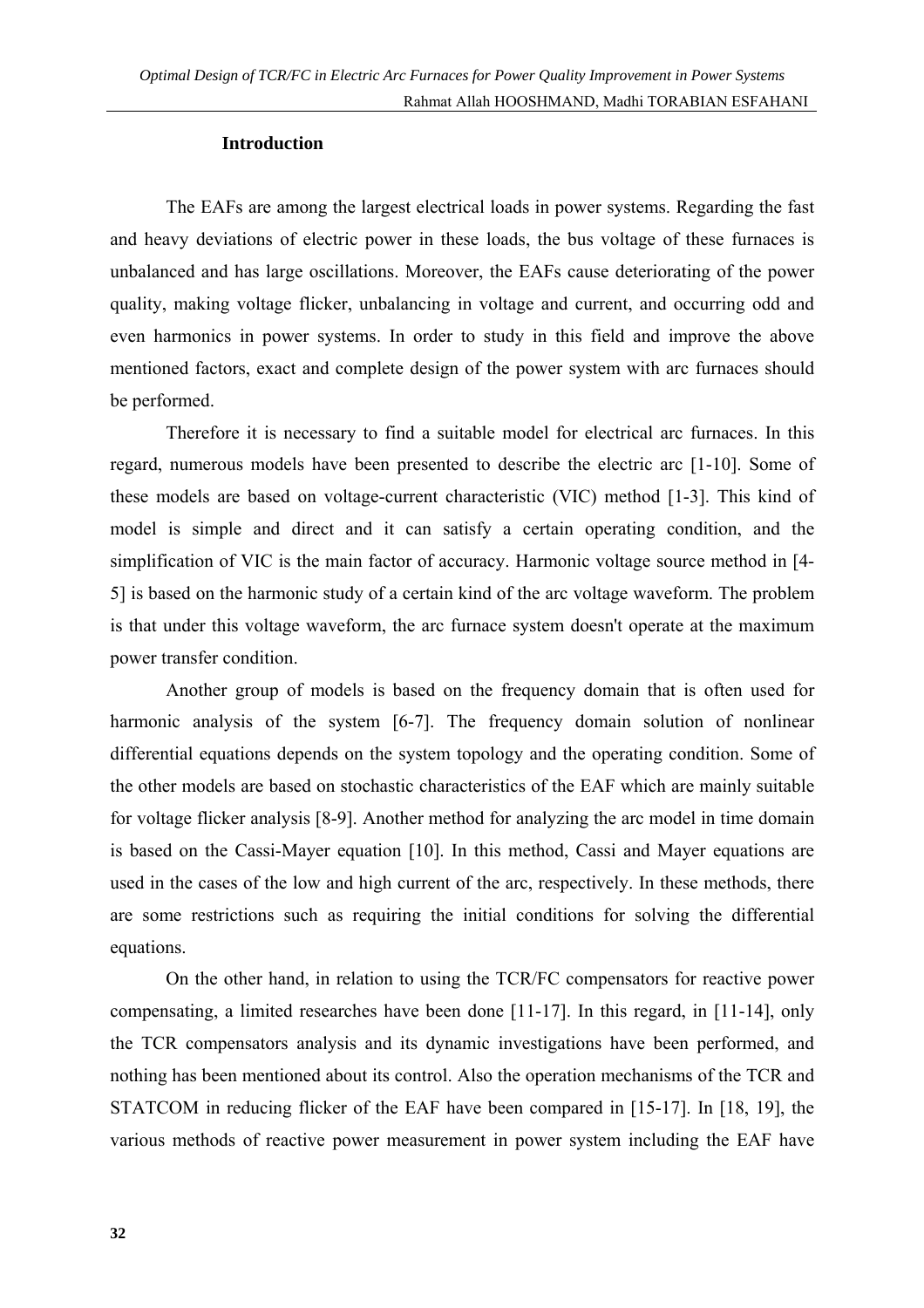

been investigated. The measuring method in this reference is based on instantaneous measurement of reactive power for compensating system and the harmonics effects on the system output has not been explained.

Regarding the problems of the EAF modelling, in this paper, the optimal design for modelling of the furnace load is presented in the next section. This model is considered based on exponential-hyperbolic form which causes many problems in the power system quality. Also the model can describe different operations of the EAF and it does not need specific initial conditions. Then, by considering this model, an optimal TCR/FC compensator for reactive power compensation and power quality improvement is designed. In this design, instead of using fixed capacitors, the LC filters are used. For this purpose, a real system has been taken by considering the obtained amounts extracted from Mobarekeh Steel Company (located in Isfahan-Iran). Finally, the results and discussions show that the TCR/FC can compensate the reactive power of the EAF and improve the power quality indices in power system.

#### *The Model of Power System with Ac Electric Arc Furnace*

The electric diagram of a source supplying an EAF is illustrated in Figure 1. In this figure, bus 1 is the point of common coupling (PCC) which is the supplying bus of the EAF transformer. In order to change the input active power of the EAF, transformer  $T_F$ , (MV/LV) is used. This transformer is equipped with a tap changer located at the secondary winding to have the ability of changing the voltage of the furnace. The arc furnace is also connected to the PCC through the transformer  $T_s$ , (HV/MV). In this figure,  $X_c$  and  $R_c$  are the reactance and resistance of the connecting cable line to the furnace electrodes, respectively. Also,  $X_{L,sc}$ is the short circuit reactance at bus PCC.



**Figure 1.** Diagram of an EAF connected to the rest of power system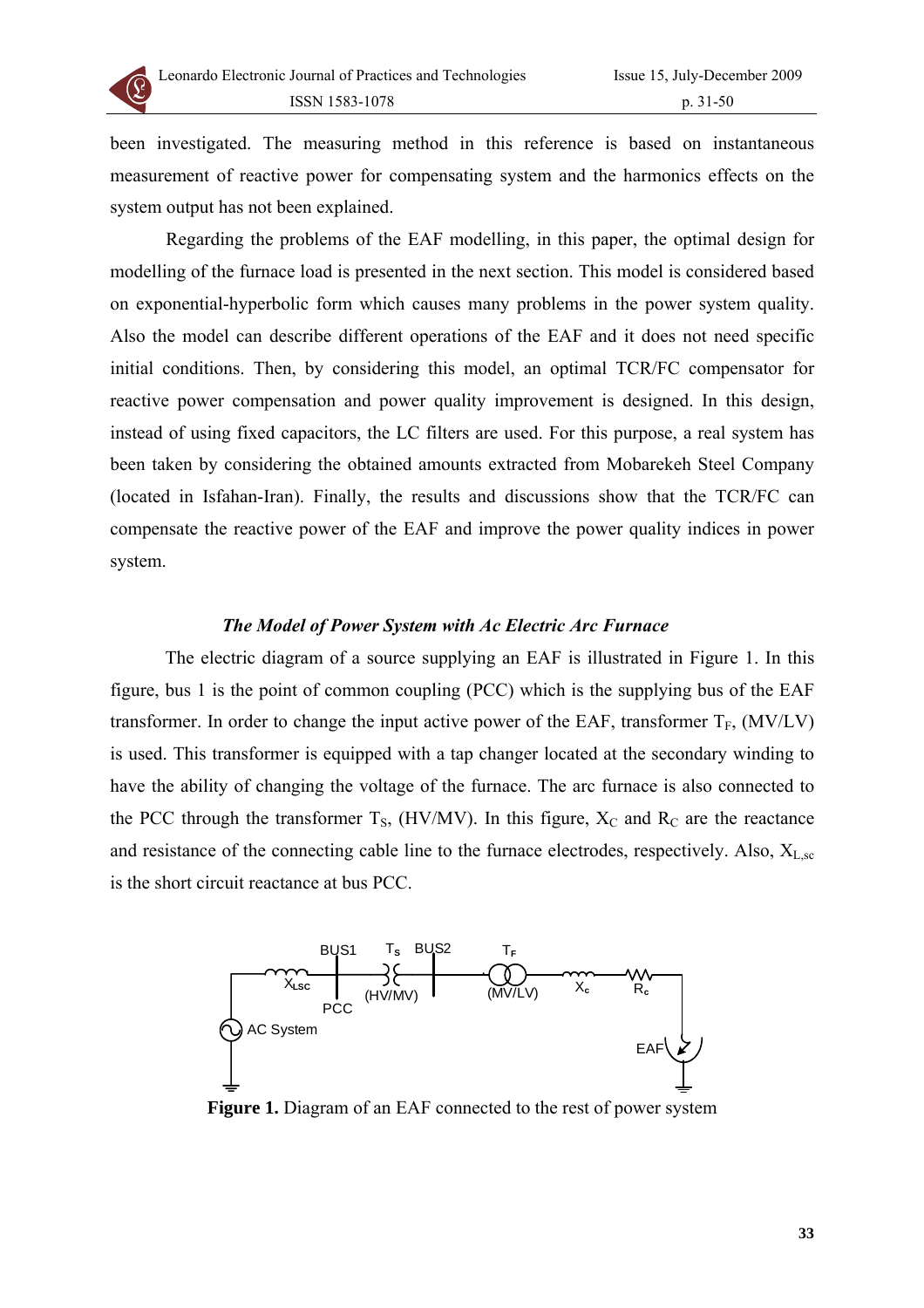In order to investigate the power quality aspects in power systems including the EAF, it is necessary to design a suitable model which represents the behaviour of the EAF in all of the operating conditions. For this purpose, the electric arc is modelled by the following equations:

$$
V(i) = \begin{cases} V_{at} + \frac{C}{D+i} & \frac{di}{dt} \ge 0, i > 0 \\ V_{at}(1 - e^{-i/l_0}) & \frac{di}{dt} < 0, i > 0 \end{cases}
$$
 (1)

where *V* and *i* are arc voltage and current of the EAF, respectively. Also  $V_{at}$  is the voltage threshold magnitude to which voltage approaches as current increases. Furthermore,  $I_0$  is the current time constant in kA. It should be noted that the voltage *V*at depends on the arc length. The constants *C* and *D* are corresponding to the arc power and arc current, respectively. These constants can take different values which depend on the sign of the derivative of the arc current. Since equation (1) has a behavior similar to exponential and hyperbolic functions, it is called exponential- hyperbolic model. There are two paths to increase or decrease the current. The first path is related to the increasing state of the current and the second path is associated with decreasing state of the current. In this regard, the constants *C* and *D* are classified into two groups. The constants for the first group (or first path) are *Ca* and *Da*. Also constants of the second group (or second path) are  $C_b$  and  $D_b$ .

As it can be seen in equation (1), for the positive current and regarding the hysterias property of the arc, there are two cases. In the increasing current case, the hyperbolic equation and in the decreasing current case exponential equation is used. Hence, this model is called exponential-hyperbolic model. The proposed method has the capability of describing the EAF behaviour in time domain using differential equation. In addition, it is able to analyze the behaviours in the frequency domain without solving the sophisticated differential equations. Moreover, the proposed model can describe different operating conditions of the EAF such as initial melting (scrap stage), mild melting (platting stage) and refinement of the EAF. The results match with actual conditions of the EAF in the steel industries [9].

## *Investigation of Voltage Flicker and Unbalanced Situation in the EAF*

To study the effect of voltage flicker on the systems with the EAF, it is sufficient to consider the time-variant form of  $V_{at}$  in equation (1). For this purpose, the voltage  $V_{at}$  for different phases with the voltage flicker can be written as: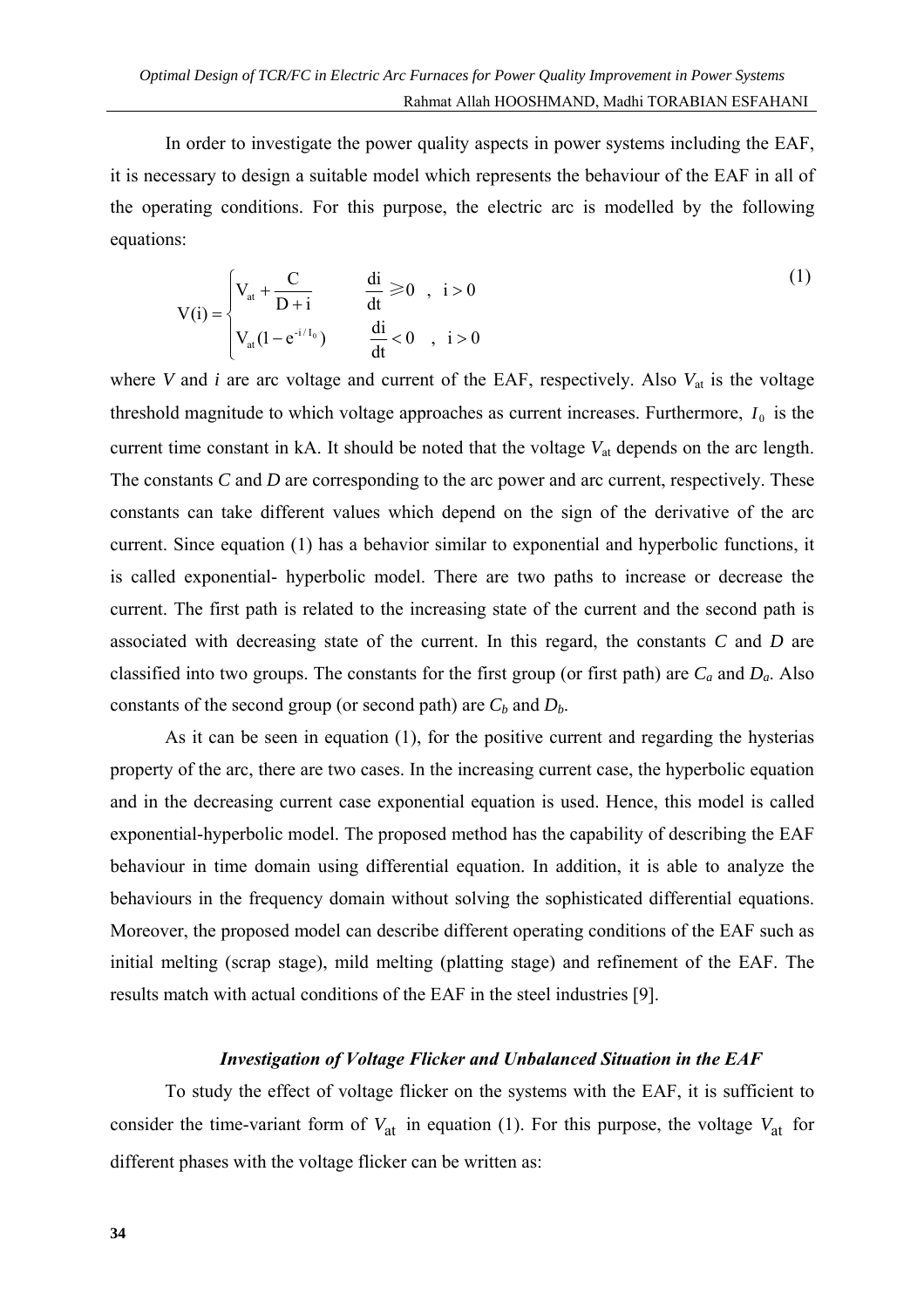$$
V_{at1} = V_{at01}(1 + k_1 \cdot F(t))
$$
  
\n
$$
V_{at2} = V_{at02}(1 + k_2 \cdot F(t))
$$
  
\n
$$
V_{at3} = V_{at03}(1 + k_3 \cdot F(t))
$$
\n(2)

where  $F(t)$  is the flicker function,  $V_{\text{ati}}(j=1,2,3)$  are three phase voltages of the furnace load,  $V_{\text{at0i}}(j=1,2,3)$  are constant values of the voltages and  $k_i(j=1,2,3)$  indicates the flicker intensity in different phases.

In this paper, the effect of two types of flicker on the dynamic characteristic of the electric arc is studied. In the first type, the function  $F(t)$  will be considered in the form of a sinusoidal voltage flicker, as:

 $F(t) = \sin \omega_1 t$  (3) where  $\omega_f$  is the flicker frequency. So, in the same way, the effective values of voltage and current of the EAF will be changed also by the frequency of the flickering frequency (*ω***f**).

In the second type, the function  $F(t)$  is chosen so that it varies randomly. In this regard, the *F*(*t*) is modulated with a random signal in the different phases. This signal has the mean of zero with the frequency spectrum in the range of 4-14 Hz. Therefore,

$$
F(t) = N(t) \tag{4}
$$

where  $N(t)$  is a band limited white noise with zero mean and variance of 1.

In order to investigate the effect of unbalanced situation on the proposed exponentialhyperbolic model of load of the EAF, different values for the voltage  $V_{at}$  in equation (1) for different phases are considered. To study the effect of even harmonics which are produced in the early stage of the charging the furnace, different values of  $V_{at}$  are considered for positive and negative part of each phase current.

#### *Optimal Design of TCR/FC compensators*

In order to compensate reactive power and voltage flicker improvement in power system including the EAF and on the basis of Figure 1, in this section, an optimal design of TCR compensator along with a parallel capacitor will be presented. The on-line diagram of this structure is illustrated in Figure 2. So, firstly, the operation of compensator is discussed and analyzed completely, and then the optimal design procedure and its control will be explained. Also, the process of parallel capacitors design in the system is presented.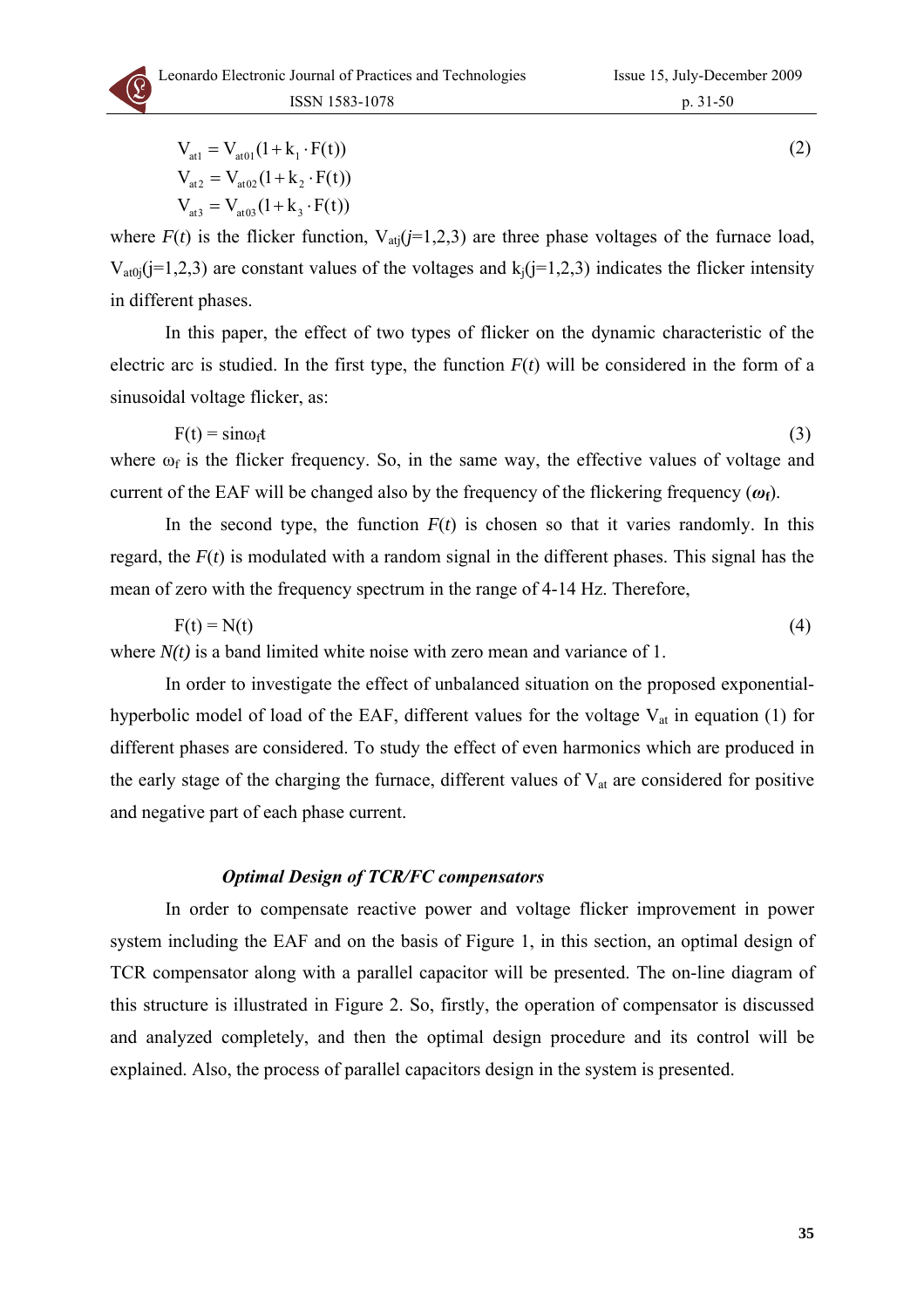

**Figure 2.** Configuration of a TCR/FC connected to an EAF

# *Operational Mechanism of the TCR/FC*

As it can be seen in Figure 2, the effective inductance of the TCR compensator can be varied by changing the firing angle of the thyristors. If the thyristors are fired exactly at the voltage peak of the supply, then they will conduct perfectly. The TCR current is essentially reactive with almost 90 degrees lag phase. The instantaneous current of the TCR for half cycle can be written as follows [18]:

$$
i = \begin{cases} \frac{V\sqrt{2}}{X_L}(\cos\alpha - \cos\omega t) & \alpha < \omega + \sigma \\ 0 & \alpha + \sigma < \omega t < \alpha + \pi \end{cases}
$$
(5)

where *V* is the effective voltage and  $X_L$  is reactance of the TCR. Also,  $\alpha$  and  $\sigma$  are the firing angle and the conducting angle of thyristors of TCR, respectively. Fundamental component  $(1<sup>st</sup> harmonic)$  of this current will be obtained by Fourier analysis as follows:

$$
I_1 = \frac{\sigma - \sin \sigma}{\pi \cdot X_L} V
$$
 (6)

It should be mentioned that the relation of  $\sigma$  and  $\alpha$  is given as follows:

$$
\alpha + \sigma/2 = \pi \tag{7}
$$

As it can be seen in equation (6), the magnitude of the first harmonic of the current can be written by:

$$
I_1 = B_L(\sigma)V \tag{8}
$$

In this equation,  $B_L(\sigma)$  is the susceptance of the basic frequency which can be regulated and will be controlled by conducting angle as: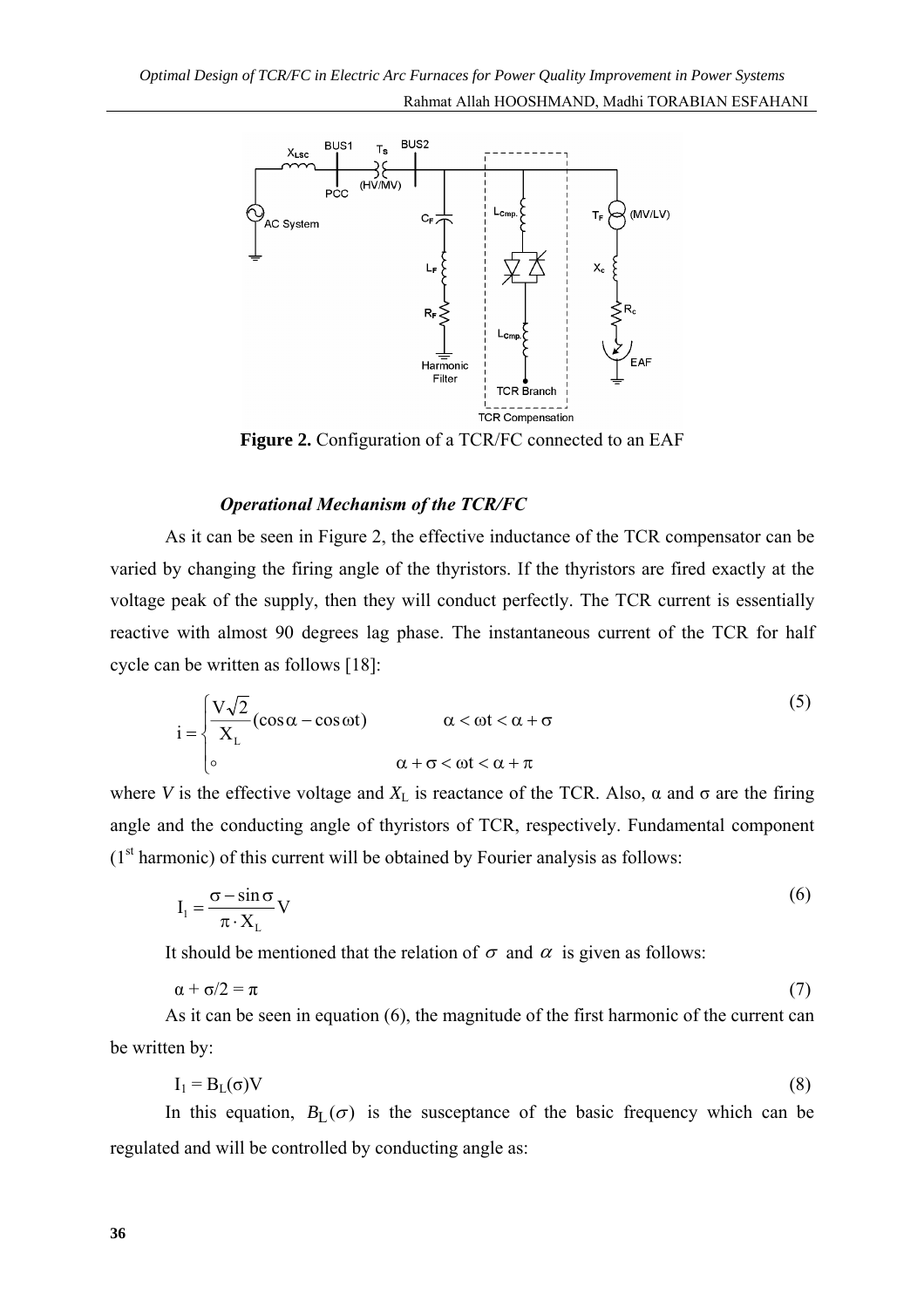

$$
B_{L} = \frac{\sigma - \sin \sigma}{\pi \cdot X_{L}} = \frac{2\pi - 2\alpha + \sin 2\alpha}{\pi \cdot X_{L}}
$$
(9)

where the maximum value of  $B_L$  will be obtained in conducting angle  $180^\circ$  (or complete conducting angle of the thyristor) as follows:

 $(B_L)_{max} = 1/X_L$  (10)

Also the minimum value of  $B_L$  is zero which is obtained in zero conducting angles.

Paying attention to the above mentioned topics, for generating the reactive power in power system, the parallel capacitors with TCR compensators will be needed. In this paper, for a three phase system the delta configuration (as shown in Figure 2) is preferred for TCR compensation system. When the system is balanced, all the third harmonic multipliers flow in the delta closed loop. Therefore these harmonics do not appear in the line current. Of course, when the load of system was unbalance, the third harmonic also appeared in the line current but its magnitude will be less. The electric diagram of a source supplying an EAF with its compensation system is illustrated in Figure 2, completely.

# *Parallel Capacitors Design*

As mentioned before, the TCR current is essentially reactive and with almost 90 degrees lag phase. So the TCR can be only a reactive power absorbing. If this compensator is applied together with power capacitors, the compensator system is able to generate reactive power (based on Figure 2). Thus, in this paper instead of using fixed capacitors, cascade band-pass LC filters have been used for specific frequencies. In series LC filters in lower frequencies, capacitor reactance is increased and self reactance is decreased. So the whole set of this filter while having the role of harmonic omission in the tuned frequency, it has capacitance specifications in the network frequency, and like fixed capacitors can inject the reactive power to the system. Furthermore, the filters omit harmonic currents generated by the TCR and prevent from their passing to external system.

In series LC filter, the reactance values of the self and capacitor are calculated as,

$$
X_{L} = X_{C}/h^{2}
$$
 (11)

$$
X_{\rm C} = \frac{(V_{\rm L-L})^2}{M \text{ var}_{3-\text{phase}}}
$$
 (12)

In these equations, the parameter h is the harmonic order of the filter;  $X_C$  and  $X_L$  are capacitor reactance and self reactance of the filter, respectively. Also  $V_{L-L}$  and Mvar<sub>3phase</sub> are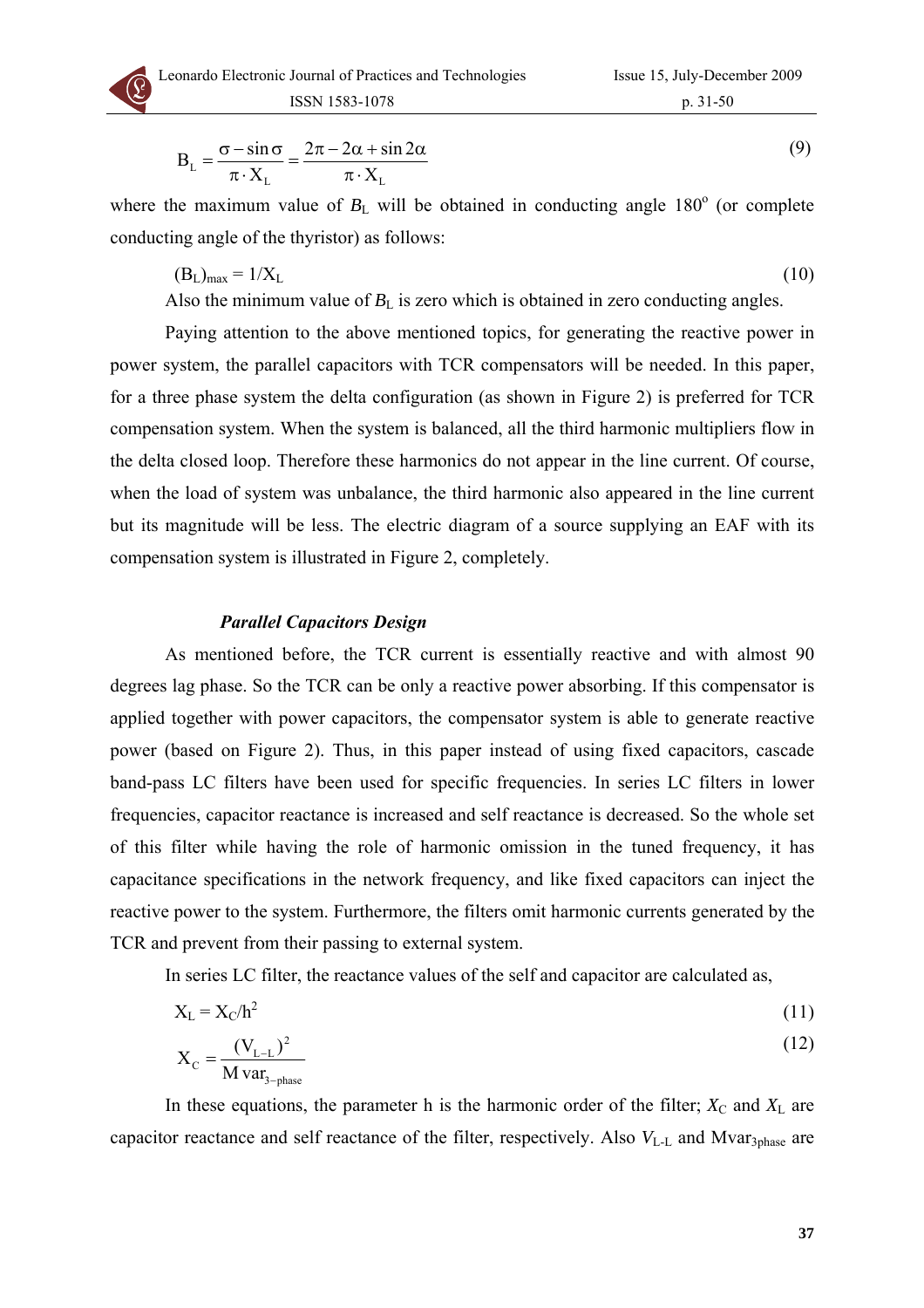nominal voltage and nominal generated reactive power of capacitor banks, respectively. Therefore, generalized reactive power of each filter can be calculated from:

$$
Mvar_{filter} = \frac{(V_{L-L})^2}{X_C - X_L}
$$
 (13)

where  $V_{L-L}$  is the voltage of the system.

## *Control System Design of the TCR Compensator*

In this paper, TCR control system is a combination of closed and open loop control systems. The open loop control, because of fast response, for the reduction of voltage flicker and compensation of fast deviation of reactive power is used. Meanwhile, in order to compensate in the steady state and keeping the quantities in the authorized average value, the closed loop control system has been used. It is necessary to mention that control variable in the power system compensator with the EAF is the reactive power of furnace load. Moreover, closed loop control signal will be the reactive current of the source. In order to increase the compensating speed, each thyristor is controlled separately. Thus, the time delay in compensating response will be reduced too.

One of the most significant parts of control system is the procedure of reactive power measurement, which should have proper speed and accuracy. In this regard, this procedure will be designed.

*Procedure Design of Reactive Power Measurement:* As mentioned before, to improve the operation mechanism and increase the speed of compensating response, the measuring system of reactive power should be designed accurately and with proper speed. To achieve the purpose, at first the unbalance three phase system of the EAF should be balanced. To balance the unbalanced loads, the reference reactive power of each phase is a combination of three phase reactive power as follows:

$$
\begin{cases}\nQ_c^{ab} = Q_L^a + Q_L^b - Q_L^c \\
Q_c^{bc} = Q_L^b + Q_L^c - Q_L^a \\
Q_c^{ca} = Q_L^c + Q_L^a - Q_L^b\n\end{cases}
$$
\n(14)

According to this relation, the reactive power needed for each compensator branch in accordance with a combination of reactive power of arc furnace phases is obtained. After balancing, the reactive power measurement is calculated by average taking in a half-period as follows: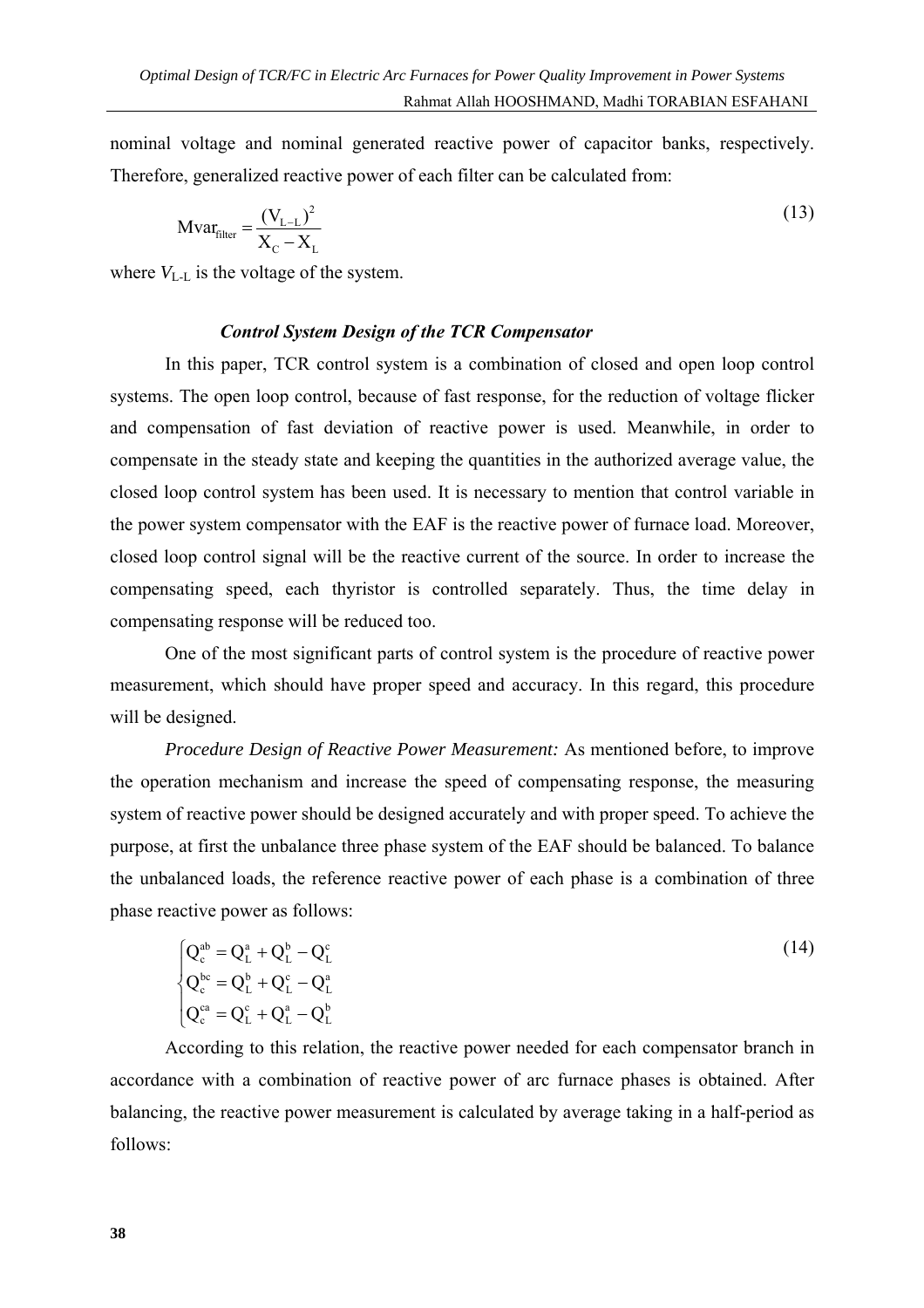

$$
Q = \frac{2}{T} \int_{t-T/2}^{t} v(\tau - \frac{T}{4}) i(\tau) d\tau = \frac{2}{T} \left[ \int_{0}^{t} v(\tau - \frac{T}{4}) i(\tau) d\tau - \int_{0}^{t-T/2} v(\tau - \frac{T}{4}) i(\tau) d\tau \right]
$$
(15)

By choosing  $F(t) = v(t - \frac{T}{4}) \cdot i(t)$ , the above equation is simplified as,

$$
Q = \frac{2}{T} \int_{0}^{t} \left( F(\tau) - F(\tau - \frac{T}{2}) \right) d\tau
$$
\n(16)

The operation mechanism of this method is that the amount of reactive power at each half cycle resets, and integration starts again. At this time, the integration value in the previous interval is presented as reactive power signal. Then, at the end of integration period and before resetting of the integrator, the amount is considered as new scale of reactive power signal. Besides, at a half cycle, the reactive power will change continuously from initial value to its final value. Thus, the measuring system of the reactive power has proper speed as well as sufficient accuracy.

#### *Harmonic Analysis in Power System including the EAF*

It should be noted that even if the arc load does not produce any harmonics, the TCR generates harmonics. Besides, as it was mentioned, in order to increase the speed of the TCR control system, each thyristors must be controlled separately in TCR branch. Therefore the firing angle of thyristors may be unbalanced. In other words, the firing angle at half cycle is equal to  $\alpha_1$  and for another half cycle is  $\alpha_2$ . As a result, the even harmonics will be produced. In this state, the rms value for even harmonics of the TCR current can be computed as,

$$
I_n = \frac{2V}{n\pi \cdot X_L} (\cos \alpha_1 \cdot \sin n\alpha_1 - \cos \alpha_2 \cdot \sin n\alpha_2) \quad n = 2k, k = 1, 2, 3, \dots
$$
 (17)

Also the odd harmonics of the TCR current will be calculated as [18],

$$
I_{n} = \frac{2V}{\pi X_{L}} \left[ \frac{\sin(n+1)\alpha_{1} + \sin(n+1)\alpha_{2}}{n+1} + \frac{\sin(n-1)\alpha_{1} + \sin(n-1)\alpha_{2}}{n-1} - \frac{2}{n}(\cos\alpha_{1} \cdot \sin n\alpha_{1} + \cos\alpha_{2} \cdot \sin n\alpha_{2}) \right]
$$
(18)

On the other hand, the total harmonic distortion (THD) is equal to the ratio of rms values of harmonics and fundamental one. So,

$$
THD = \sqrt{\sum_{n=2}^{\text{h}_{\text{max}}} H_n^2} / H_1
$$
 (19)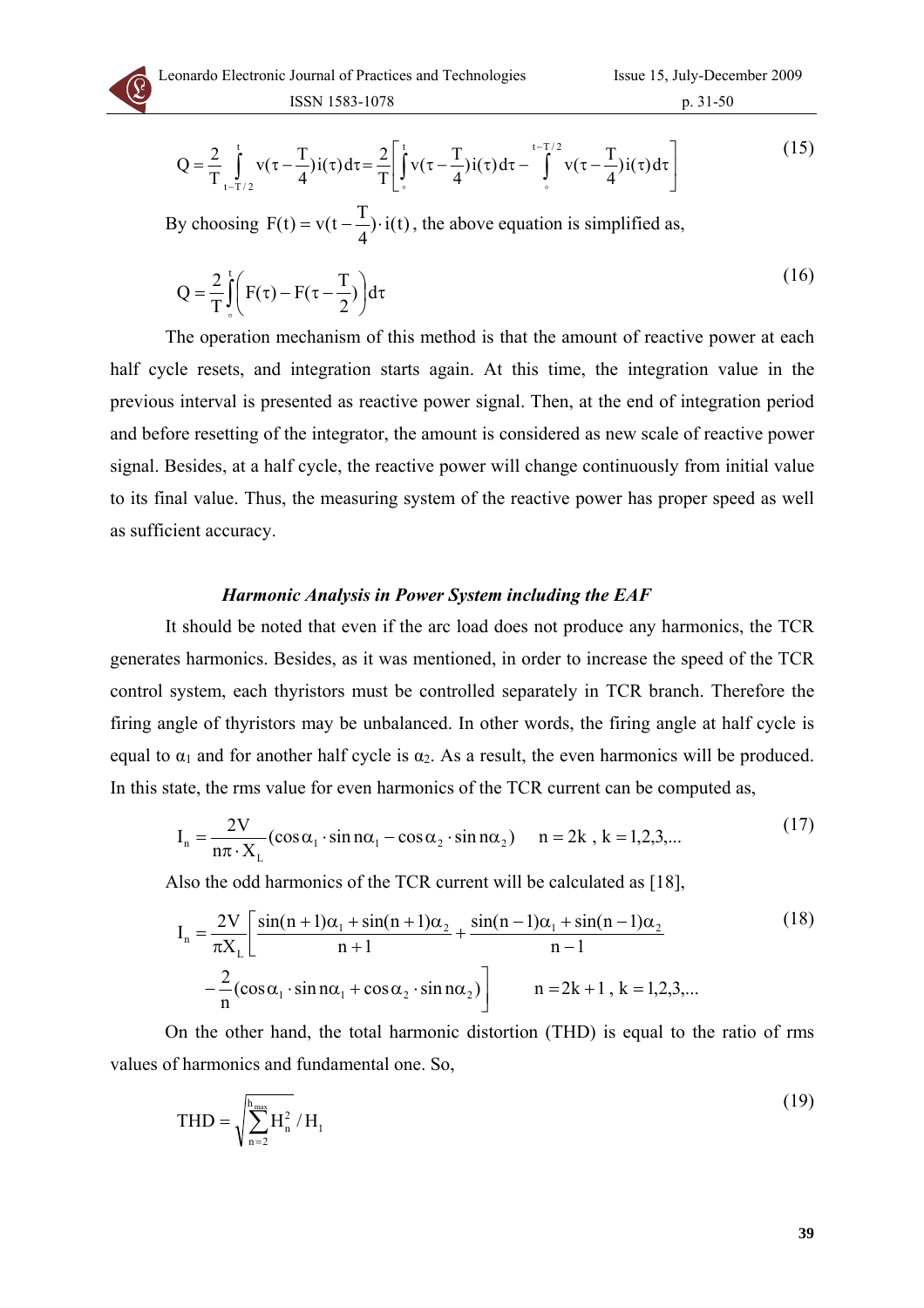where  $H_1$  and  $H_n$  are the effective values of 1<sup>st</sup> and  $n<sup>th</sup>$  harmonic, and  $h_{\text{max}}$  is the largest harmonic order.

#### **Results**

#### *Modelling and Simulation of Furnace Load*

Regarding Figure 1, in order to simulate the power system with the EAF, the parameters of the system is chosen as,

 $X_{Lsc} = 9.4245 \Omega$ ,  $X_c = 2.356$  m $\Omega$ ,  $R_c = 0.4$  m $\Omega$ ,  $f_{sys} = 50$  Hz (20)

The parameters are concerned with real amounts in Mobarakeh steel company. It is necessary to mention that in this company, eight electric arc furnaces exist, where these amounts of parameters are related to one of the furnaces.

Also, by applying the exponential-hyperbolic model according to equation (1), the following values are substituted:

$$
V_{at} = 200 V, C_a = 190 kW, C_b = 39 kW, D_a = D_b = 5 kA, I_o = 10 kA
$$
 (21)

With these values, the voltage-current characteristic of the arc is obtained and shown in Figure 3. Also, the voltage and current of the arc are illustrated in Figure 4.



**Figure 3.** Voltage-current characteristic for the exponential-hyperbolic model

*Analysis of Voltage Flicker:* In this step, the sinusoidal form for voltage flicker is considered. For this purpose, based on equations (2) and (3), the following values are replaced:

$$
V_{at_0} = V_{at_0 2} = V_{at_0 3} = 200 V
$$
  
\n
$$
k_1 = k_2 = k_3 = 0.5
$$
  
\n
$$
\omega_f = 50 \text{ rad/sec}
$$
 (22)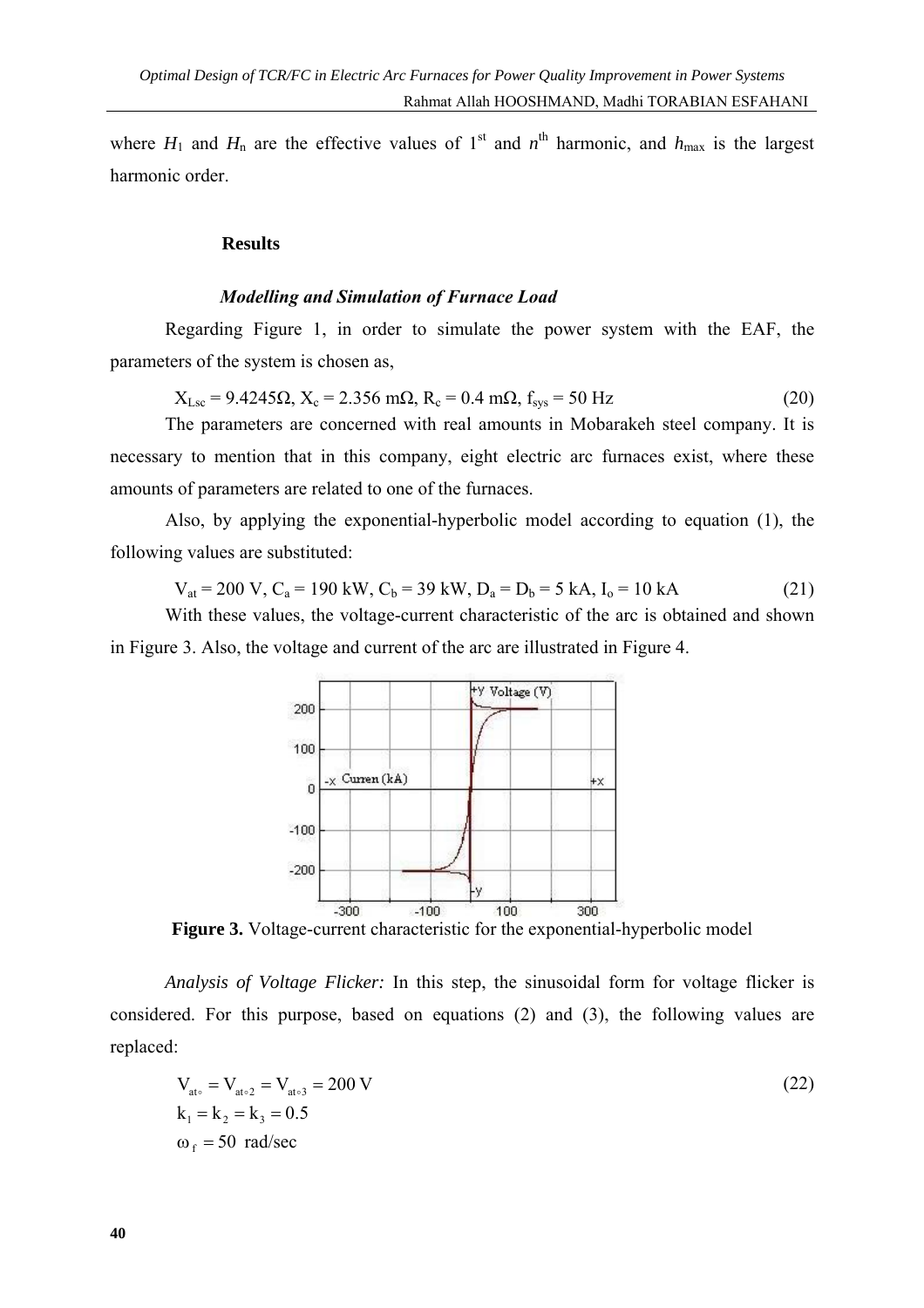Also the simulation of the voltage flicker using the random voltage is carried out based on equations (2) and (4). The values used in the equation are:

$$
V_{atol} = V_{atol} = V_{atol} = 200 V
$$
\n
$$
k_1 = k_2 = k_3 = 1
$$
\n
$$
V_{atol} = V_{atol} = 1
$$
\n
$$
V_{atol} = V_{atol} = V_{atol}
$$
\n
$$
V_{atol} = V_{atol}
$$
\n
$$
V_{atol} = V_{atol}
$$
\n
$$
V_{atol} = V_{atol}
$$
\n
$$
V_{atol} = V_{atol}
$$
\n
$$
V_{atol} = V_{atol}
$$
\n
$$
V_{atol} = V_{atol}
$$
\n
$$
V_{atol} = V_{atol}
$$
\n
$$
V_{atol} = V_{atol}
$$
\n
$$
V_{atol} = V_{atol}
$$
\n
$$
V_{atol} = V_{atol}
$$
\n
$$
V_{atol} = V_{atol}
$$
\n
$$
V_{atol} = V_{atol}
$$
\n
$$
V_{atol} = V_{atol}
$$
\n
$$
V_{atol} = V_{atol}
$$
\n
$$
V_{atol} = V_{atol}
$$
\n
$$
V_{atol} = V_{atol}
$$
\n
$$
V_{atol} = V_{atol}
$$
\n
$$
V_{atol} = V_{atol}
$$
\n
$$
V_{atol} = V_{atol}
$$
\n
$$
V_{atol} = V_{atol}
$$
\n
$$
V_{atol} = V_{atol}
$$
\n
$$
V_{atol} = V_{atol}
$$
\n
$$
V_{atol} = V_{atol}
$$
\n
$$
V_{atol} = V_{atol}
$$
\n
$$
V_{atol} = V_{atol}
$$
\n
$$
V_{atol} = V_{atol}
$$
\n
$$
V_{atol} = V_{atol}
$$
\n
$$
V_{atol} = V_{atol}
$$
\n
$$
V_{atol} = V_{atol}
$$
\n
$$
V_{atol} = V_{atol}
$$
\n
$$
V_{atol} = V_{atol}
$$
\n
$$
V_{atol} = V_{atol}
$$
\n
$$
V_{atol} = V_{atol}
$$

**Figure 4.** Waveforms of the arc voltage and current in the exponential-hyperbolic model

# *Results with TCR/FC Compensator*

In this section, a TCR is added to the EAF. For the TCR, the inductance, L, of each branch is chosen to be equal to 25mH. Therefore, the three phase capacity of compensator is equal to 147.2Mvar. The value of reactive power of harmonic filters for the second, third and fourth harmonics are 44, 37 and 35Mvar, respectively.

With the given values and on the base of sinusoidal form of flicker voltage, the reactive power of furnace load, the system and TCR compensator are shown in Figure 5. Also, the waveforms of power factor changes at the PCC bus of the system, with and without TCR compensator considering sinusoidal voltage flicker, are shown in Figure 6. It is concluded from this figure that firstly, the changes in power factor is highly reduced. And secondly, by applying the TCR compensator, the average value of power factor is reduced from 0.60 to about 1, which is highly desirable.



**Figure 5.** Waveform of reactive power of furnace load  $(\overline{\Box})$ , System  $(\overline{\Diamond})$ , TCR  $(\overline{\Diamond})$ considering sinusoidal voltage flicker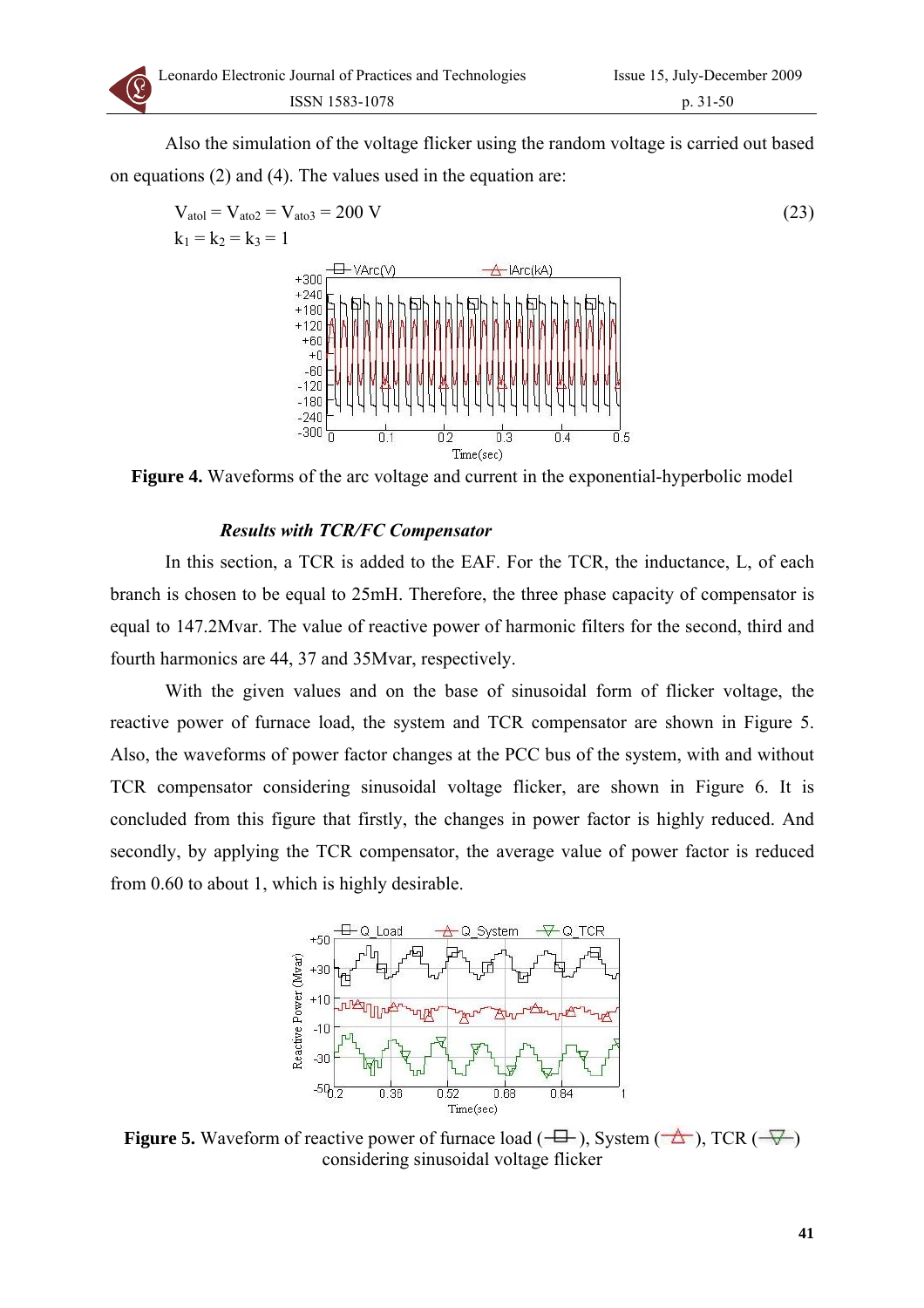

**Figure 6.** Waveform of power factor of system at the PCC bus, with  $(\triangle)$  and without  $(\overline{\Box}$ ) TCR considering sinusoidal voltage flicker

By considering Figures 5 and 6, it can be seen that the designed compensator is quite able to improve reactive power and power factor at the PCC bus of the system.

Also, the waveform of current of the TCR is determined and illustrated in Figure 7. In addition, Figure 8 shows the voltage of PCC bus after and before the use of the TCR. In this simulation, furnace load refers to total reactive power of load and filters. For this reason, the reactive power of the furnace load is negative.



**Figure 7.** Waveform of current of TCR compensator considering sinusoidal voltage flicker

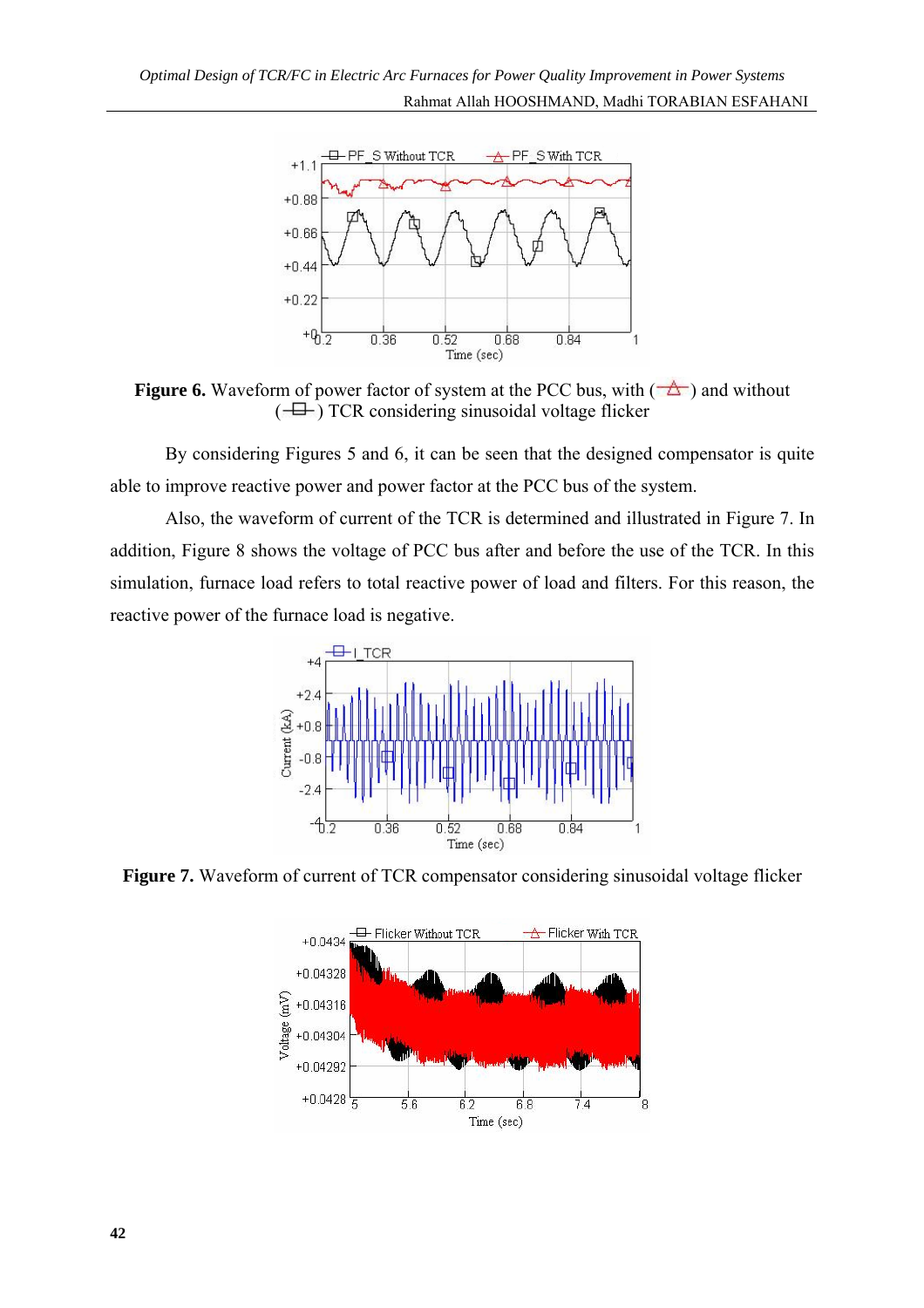**Figure 8.** Waveforms of voltage flicker at the PCC bus, with  $(\overrightarrow{)}$  and without  $(\overrightarrow{+})$  TCR compensator considering sinusoidal voltage flicker

Regarding the recent figures, it is seen that in sinusoidal flicker case, the TCR current is also varied sinusoidally. Besides, reactive power of compensator will have sinusoidal deviation and therefore, the reactive power of the system has been held nearly constant. Meanwhile according to Figure 8, it is seen that flicker amounts of the PCC bus along with this compensator have been improved significantly.

By considering the random form of voltage flicker, the reactive power of furnace load, the system and TCR compensator are shown in Figure 9.



**Figure 9.** Waveform of reactive power of furnace load  $(\overline{\Box})$ , System  $(\overline{\triangle})$  and TCR  $(\overline{\vee})$ considering random voltage flicker

Also, the power factor changes graphs at the PCC bus of the system, with and without TCR compensating system considering random voltage flicker, are shown in Figure 10. It is concluded from this figure that by applying the TCR compensator, the average value of power factor is reduced from 0.45 to about 1.



**Figure 10.** Waveform of power factor of system at the PCC bus, with  $(\triangle)$  and without  $\left( \begin{array}{c} \pm \end{array} \right)$  TCR considering random voltage flicker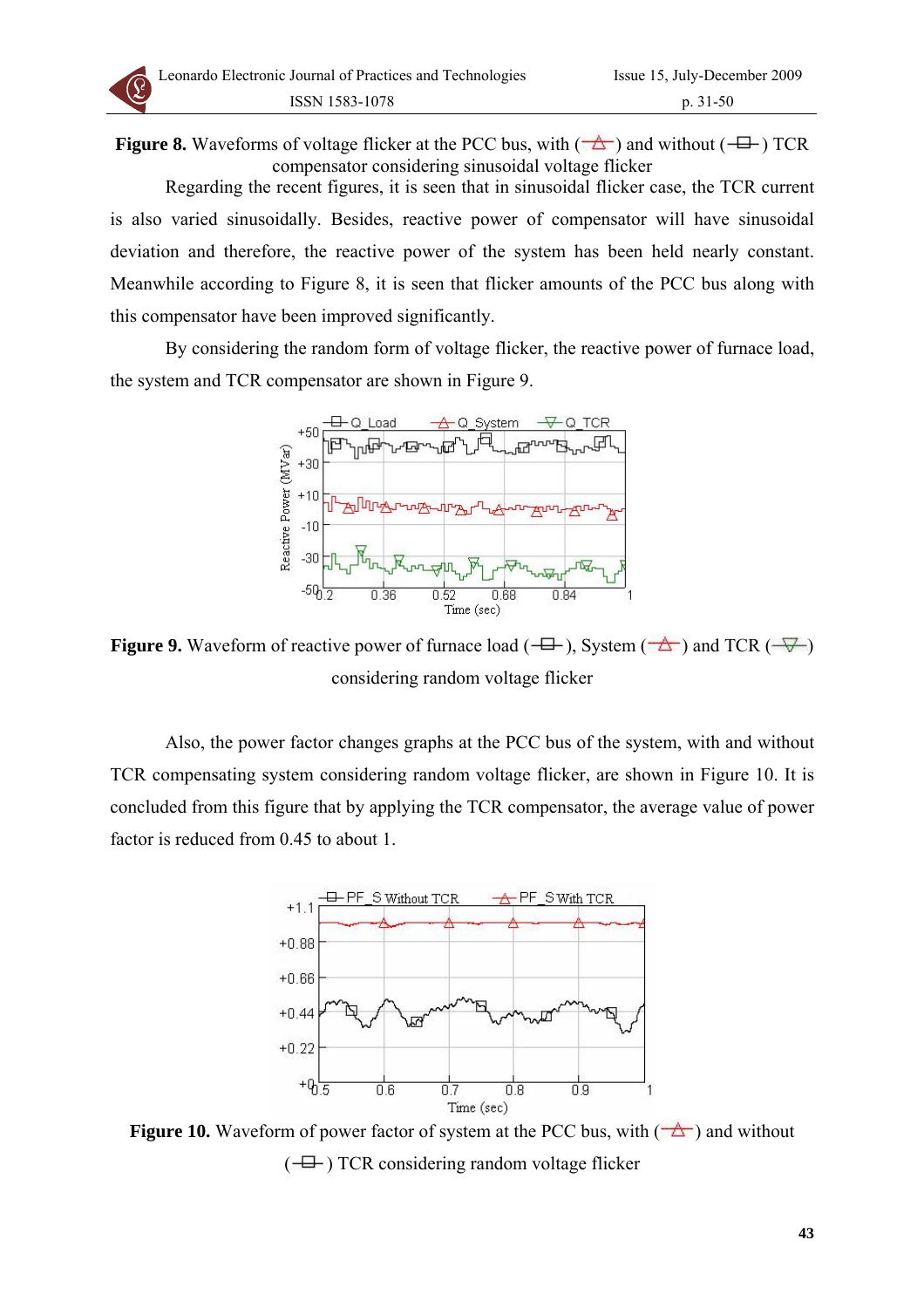The waveform of current of the TCR is illustrated in Figure 11. Moreover, Figure 12 shows the voltage of PCC bus with and without using the TCR. In this simulation, furnace load refers to total reactive power of load and filters. For this reason, the reactive power of the furnace load is negative.



**Figure 11.** Waveform of current of TCR compensator considering random voltage flicker



**Figure 12.** Waveforms of voltage flicker at the PCC bus, with  $(\overrightarrow{)}$  and without  $(\overrightarrow{+})$  TCR compensator considering random voltage flicker

Considering the Figure 11, we will notice that by creating random flicker in the power system, the compensating current also like furnace load will have random deviations. This causes that flicker values certainly have decreased at source supplying an EAF. Therefore the reactive power of the system will desirably be compensated.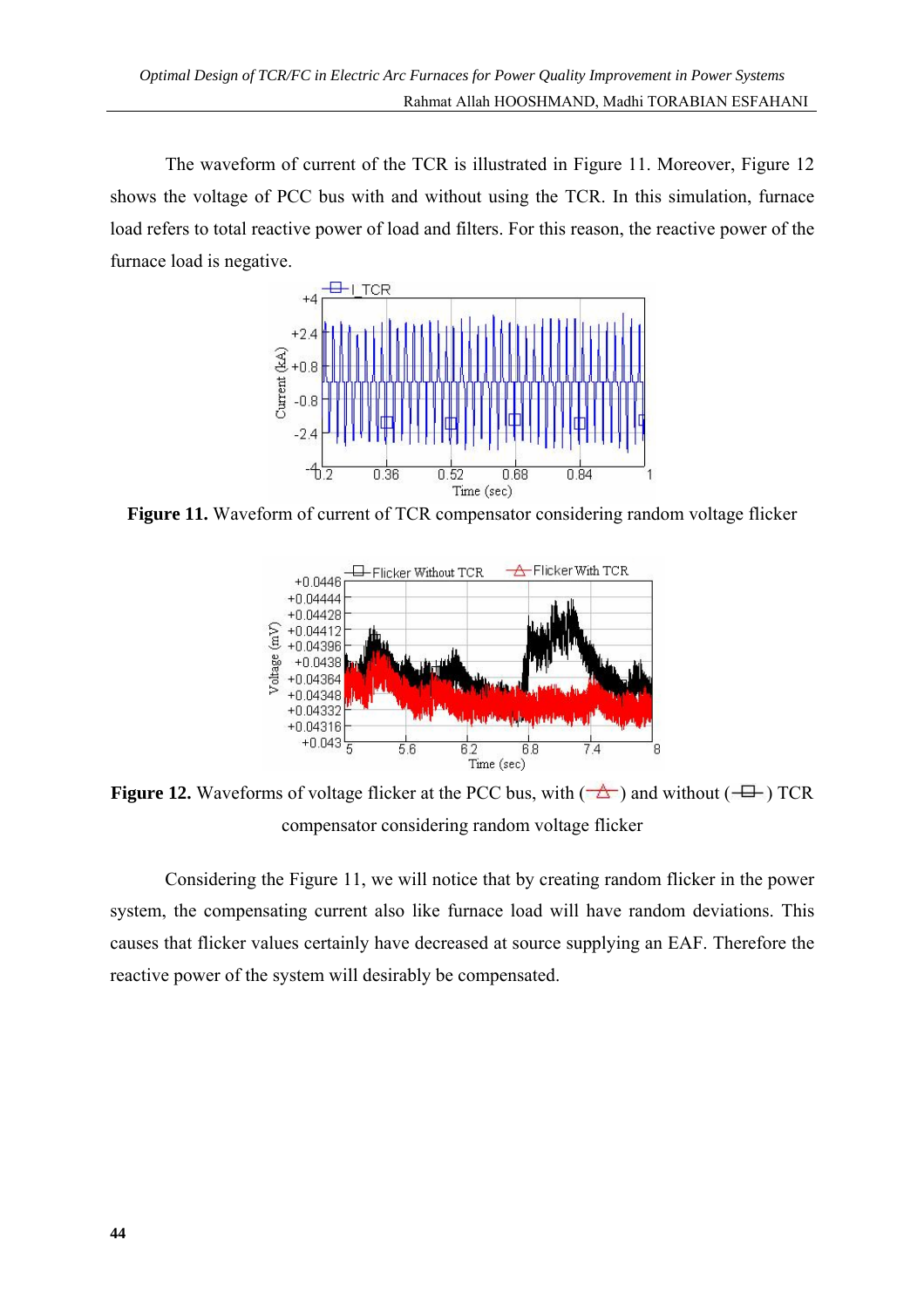#### **Discussion**

#### *Discussion of Harmonic analysis*

In this section, regarding the importance of harmonic indices in power system as a parameter of power quality, the scale of THD due to TCR over power system and its own THD are simulated. Also the amount of the created harmonics in power system with and without TCR compensator will be evaluated completely. Noticing this point that the sinusoidal flicker can show THD profile more clearly, so in this section, all simulation results is based on the sinusoidal flicker. In this regard, Figure 13 shows the THD profile for current of TCR compensator. Also Figures 14 and 15 show THD profiles for current and voltage of the PCC bus, with and without TCR compensator considering sinusoidal voltage flicker, respectively. Moreover, the THD profile for current of the PCC bus is given in Figure 16.



**Figure 13.** THD profile for current of TCR compensator  $(I_{TCR})$ 



**Figure 14.** THD profile for current of the PCC bus  $(I_S)$ , with  $(\overrightarrow{)}$  and without  $(\overrightarrow{+})$ TCR compensator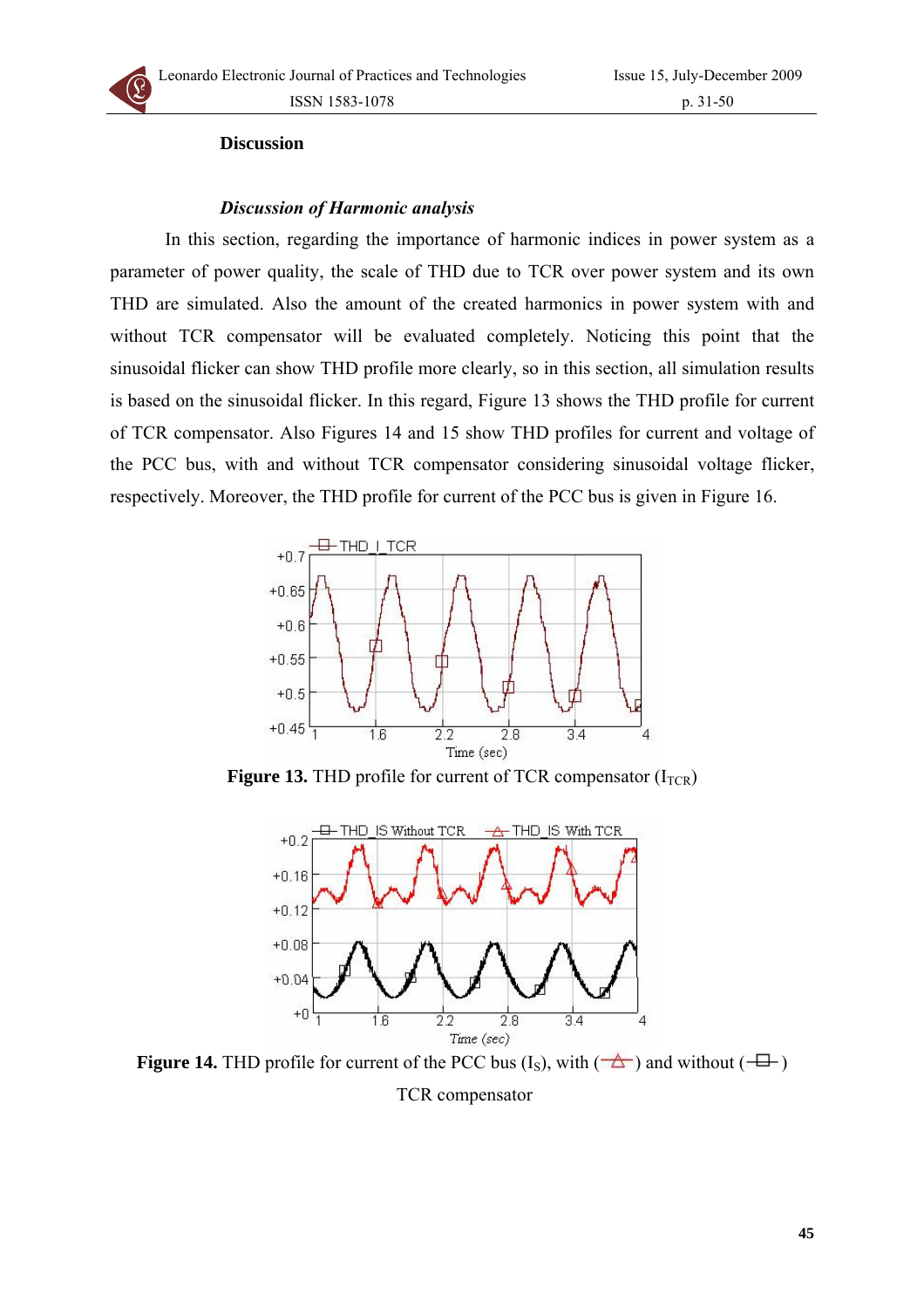

**Figure 15.** THD profile for voltage of the PCC bus  $(V<sub>S</sub>)$ , with  $(\overrightarrow{2})$  and without  $(\overrightarrow{+})$ TCR compensator



**Figure 16.** THD profile for current of the PCC bus  $(I_S)$ , with  $(\overrightarrow{)}$  and without  $(\overrightarrow{+})$ TCR/FC compensator

Considering Figures 14 and 15, it can be seen that the compensator system of TCR is generating harmonics and causes injection of harmonics to voltage and current of power system. As mentioned before, in order to reduce harmonic components, the passive filters must be used, which the results is shown if Figure 16. Observing these curves show that by applying these filters, the amount of THD of current at the PCC bus has decreased from 8% to 3%. According to IEC 61000-2-1 and IEEE 519 standards, the THD values have been located in the authorized limits [20, 21]. These advantages present the suitable design of the filters.

Table 1 shows the magnitude of existing harmonic in power system with and without TCR/FC compensator. Results of this table show that with applying the passive filters along with TCR compensator, the harmonic magnitude of current of the PCC bus has decreased remarkably. Also the amount of distortion values of the system has been decreased.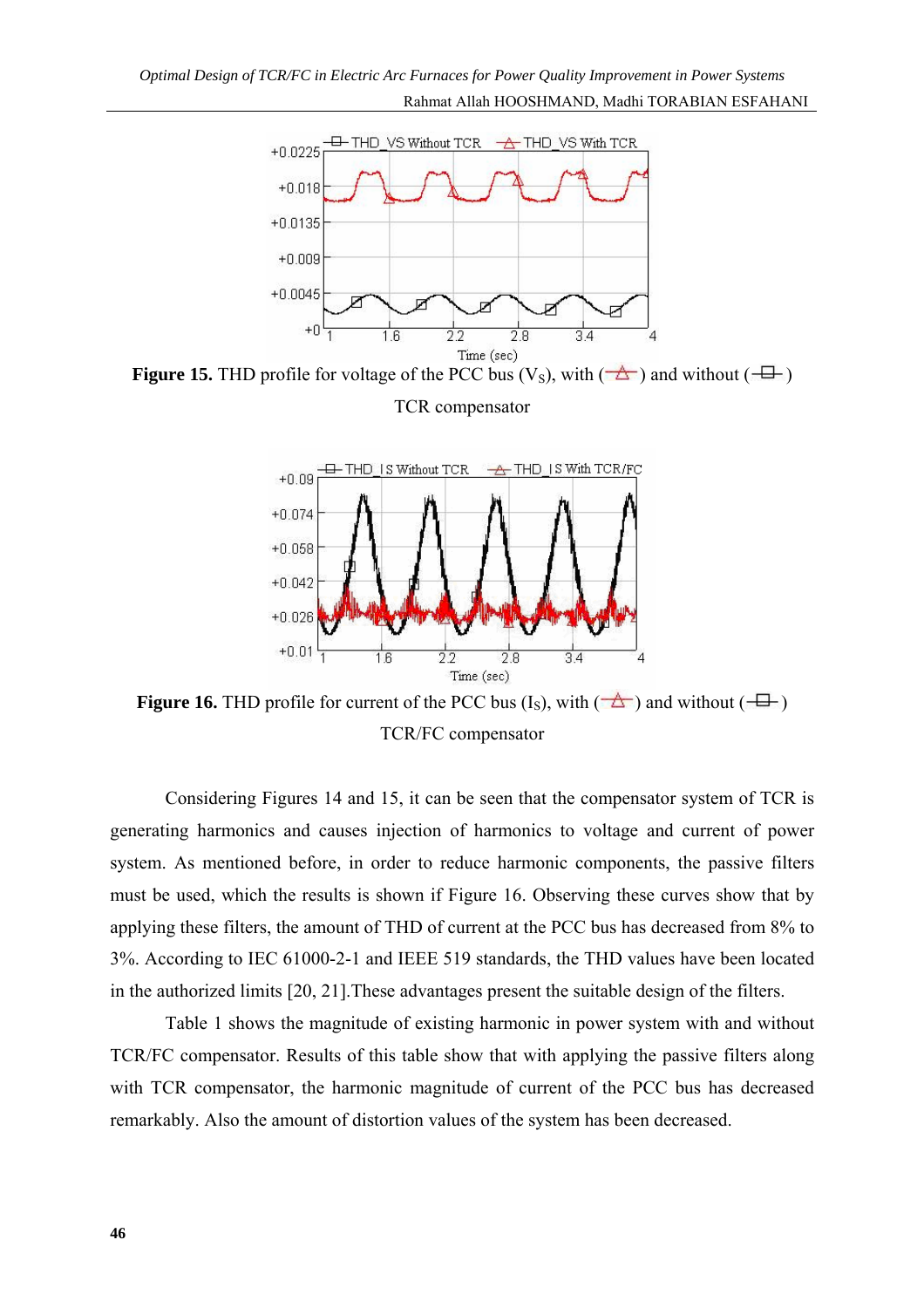

|       | Without TCR/FC compensator |                                           |                               | With TCR/FC compensator                 |         |                                  |                               |
|-------|----------------------------|-------------------------------------------|-------------------------------|-----------------------------------------|---------|----------------------------------|-------------------------------|
| order | PCC bus                    | Harmonic Current of Voltage of<br>PCC bus | Current of<br>furnace<br>load | Current of<br><b>TCR</b><br>compensator | PCC bus | Current of Voltage of<br>PCC bus | Current of<br>furnace<br>load |
| 2HD   | 0.02088                    | 0.0006708                                 | 0.02088                       | 0.00742                                 | 0.01645 | 0.0002686                        | 0.004099                      |
| 3HD   | 0.005011                   | 0.00007                                   | 0.005011                      | 0.4734                                  |         | $0.007269 \mid 0.0001043$        | 0.002577                      |
| 4HD   | 0.008158                   | 0.000381                                  | 0.008153                      | 0.00627                                 |         | $0.005514$   0.0003988           | 0.004553                      |
| 5HD   | 0.05281                    | 0.0004226                                 | 0.05281                       | 0.003183                                | 0.04166 | 0.003831                         | 0.02256                       |
| 6HD   | 0.004621                   | 0.000211                                  | 0.004621                      | 0.004062                                | 0.00186 | 0.0002363                        | 0.002625                      |
| 7HD   | 0.02384                    | 0.002953                                  | 0.02384                       | 0.0741                                  | 0.1591  | 0.01593                          | 0.006469                      |

Table 1. Harmonic magnitude comparison in the system, with and without TCR/FC compensator (in volt)

# *Discussion of all Simulation Results*

The following points are explained in order to give a general evaluation of simulation results:

- 1) Considering the results, it will be found out that the designed model has been successfully created the various conditions of power quality parameters in power system. Also by using voltage flicker in the load model of the EAF, the effective values of voltage and current of the furnace will change in proportion with the created flicker. So this model is obviously able to create various cases of the load in the case study system with proper accuracy.
- 2) With the connection of compensator to the source of supplying the EAF, it is observed that at first in sinusoidal flicker case, the TCR current will change in a sinusoidal form. Also the source of reactive power as mentioned initially has been held nearly constant (see Figure 5). However, if the TCR didn't apply, the source of reactive power can't follow the furnace reactive power, and cause deterioration in power quality of the system. Furthermore, the amounts of voltage flicker have reduced significantly according to Figure 8 of the simulation results.

Secondly, in random flicker case, the compensator has been able to follow the amount of random varieties and cause improvement of reactive power compensating while it has reduced voltage flicker too (see Figure 12).

3) The TCR compensating system causes harmonic injection to the system, and it generates harmonic. Of course, by inserting harmonic filters in parallel to TCR and selecting of delta configuration for the compensator, harmonic components can be reduced which are considerable in Table 1.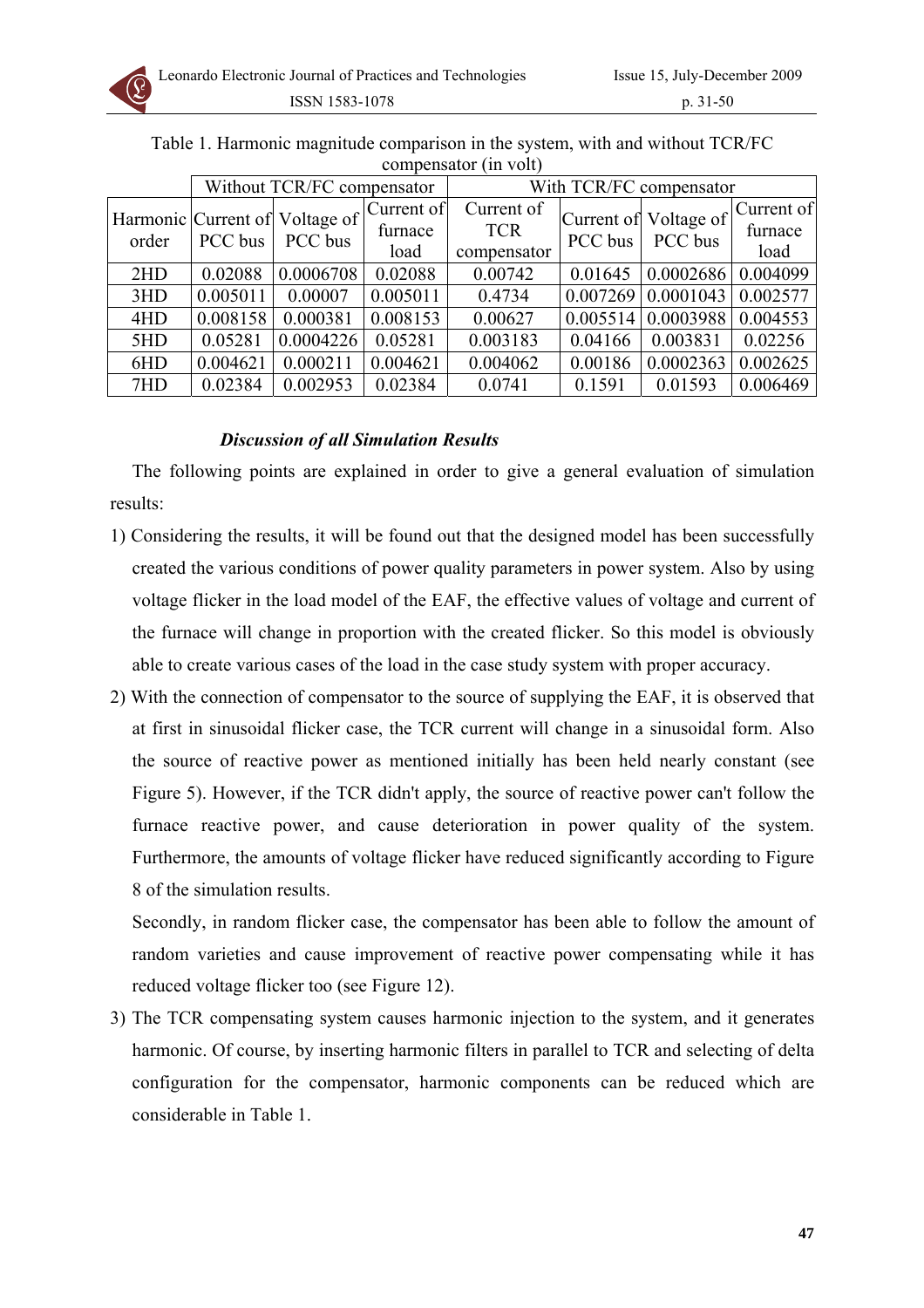On the other hand, regarding the harmonic injection to the system by TCR compensator, the voltage and current waves of the system supplying the EAF is encountered with distortion. Of course with proper design of TCR compensator and its filters, the distortion amount has fallen to minimum values (see Figures 13 to 16).

# **Conclusion**

In this paper, firstly a power system with the EAF was completely designed and simulated. Then various cases of furnace load including voltage flicker and unbalancing conditions over power system was evaluated and analyzed. Then a TCR compensator for this system with parallel capacitor was designed. In this process, the reactive power was measured so that maximum speed and accuracy are achieved. The results of the simulation show that when a TCR compensator is used with EAF, the total reactive power of system becomes perfectly fixed and the oscillations of the voltage of the PCC bus reduced considerably. Besides, designing of harmonic filters caused reduction of harmonic components and its distortions in power system and has also the role of generating reactive power. Finally, the use of this model along with the purposed compensator leads to saving energy consumption in the EAF.

## **References**

- 1. Alonso M., Donsion M*., An Improved Time Domain Arc Furnace Model for Harmonic Analysis*, IEEE Transaction on Power Delivery, 2004, 19(1), p. 367-373.
- 2. Golkar M. A., Meschi S., *MATLAB Modeling of Arc Furnace for Flicker Study*, IEEE Conference on Industrial Technology (ICIT), 2008, p. 1-6.
- 3. Vervenne I., Van Reuse K., Belmans R., *Electric Arc Furnace Modeling from a Power Quality Point of View*, IEEE Conference on Electrical Power Quality and Utilisation (EPQU, p. 1-6), 2007.
- 4. Hernandez, A.; Mayordomo, J.G.; Asensi, R.; Beites, L.F. , A Method Based on Interharmonics for Flicker Propagation Applied to Arc Furnaces, IEEE Transactions on Power Delivery, 2005, 20(3), p. 2334-2342.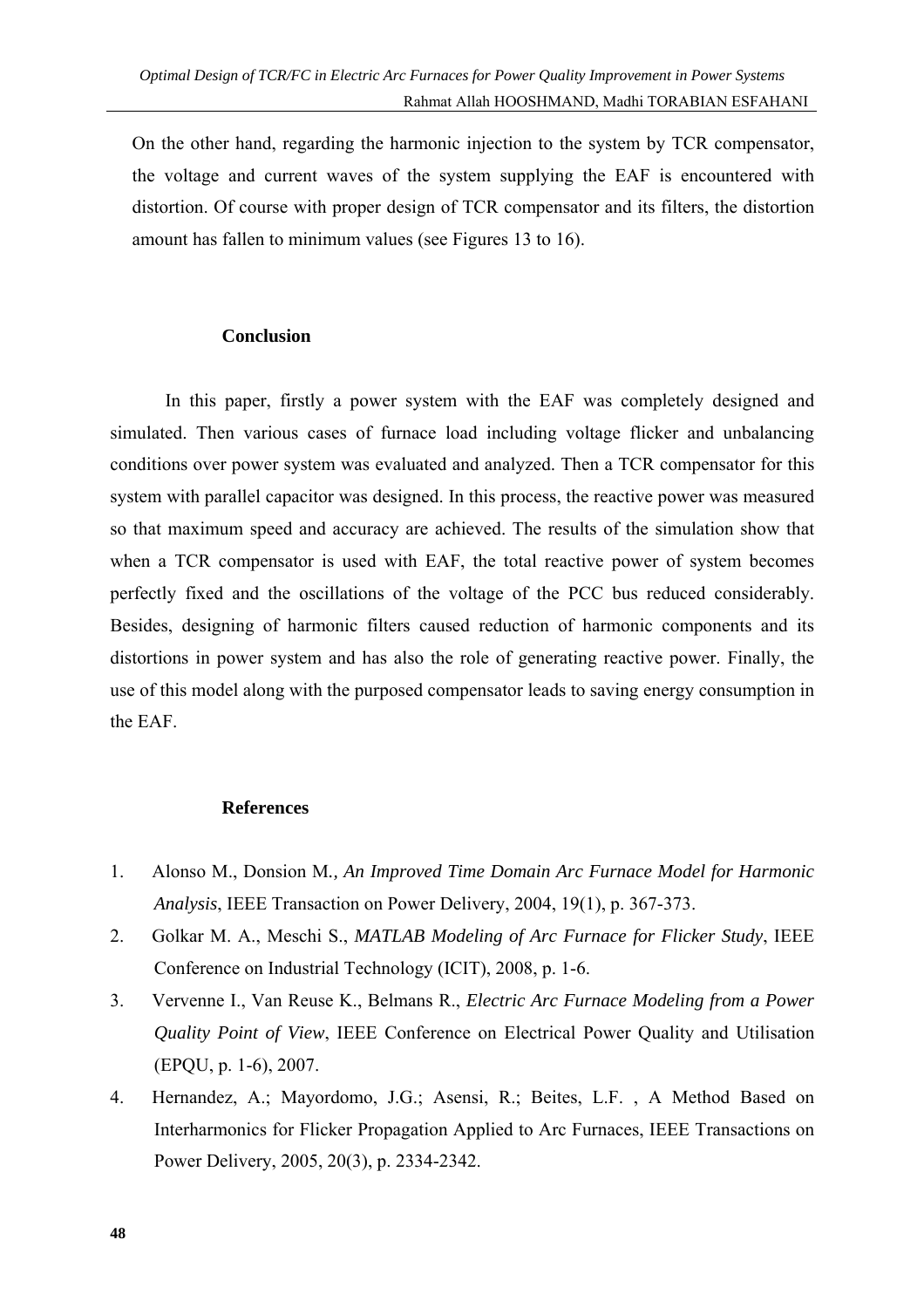

- 5. The Harmonics Working Groups, IEEE/ PES /T&D Committee, *Modeling Devices with Nonlinear Voltage-Current Characteristic for Harmonic Studies*, IEEE Transactions on Power Delivery, 2004, 19(4), p.1802-1811.
- 6. Beites L. F., Mayordomo J. G., Hernandes A., Asensi R., *Harmonics, Inter harmonic, Unbalances of arc furnaces: a new frequency domain approach*, IEEE Transactions on Power Delivery, 16(4), p. 661-668, 2001.
- 7. Mayordomo J. G., Beites L. F., Asensi R., Izzeddine M., Zabala L., Amantegui J., *A New Frequency Domain Arc Furnace Model for Iterative Harmonic Analysis*, IEEE Transactions on Power Delivery, 1997, 12(4), p. 1771-1778.
- 8. Fenghua W., Zhijian J., *Application of Extended Kalman Filter to the Modeling of Electric Arc Furnace for Power Quality Issues*, International Conference on Neural Networks and Brain (ICNN&B), 2005, pp. 991-996,.
- 9. Lok-Fu Pak Dinavahi V., Gary Chang Steurer M., Ribeiro P.F., *Real-Time Digital Time-Varying Harmonic Modeling and Simulation Techniques*, IEEE Transaction on Power Delivery, 2007, 22(2), p. 1218-1227,.
- 10. Mokhtari H., Hejri M., *A New Three Phase Time-Domain Model for Electric Arc Furnaces Using MATLAB*, Transmission and Distribution Conference and Exhibition 2002, Asia Pacific. IEEE/PES, 2002, pp. 2078- 2083.
- 11. Wangha L., Taewon K., *Control of the Thyristor-controlled Reactor for Reactive Power Compensation and Load Balancing*, IEEE Conference on Industrial Electronics and Applications (ICIEA), 2007, pp. 201-206.
- 12. Aguero J. L., Issouribehere F., Battaiotto P. E., *STATCOM Modeling for Mitigation of Voltage Fluctuations Caused by Electric Arc Furnaces*, IEEE Power Engineering Society General Meeting, 2006, p. 942-947.
- 13. Ramos B.N., Parga J.L. deC., *An EMTP Study of Flicker Generation and Transmission in Power System Due to the Operation of an AC Electric Arc Furnace*, 9th International Conference on Harmonics and Quality of Power, 2000, pp. 942-947,.
- 14. Parniani M., Mokhtari H., Hejri M., *Effects of Dynamic Reactive Compensation in Arc Furnace Operation Characteristics and its Economic Benefits*, Transmission and Distribution Conference and Exhibition, IEEE/PES, 2002, 2, p. 1044-1049.